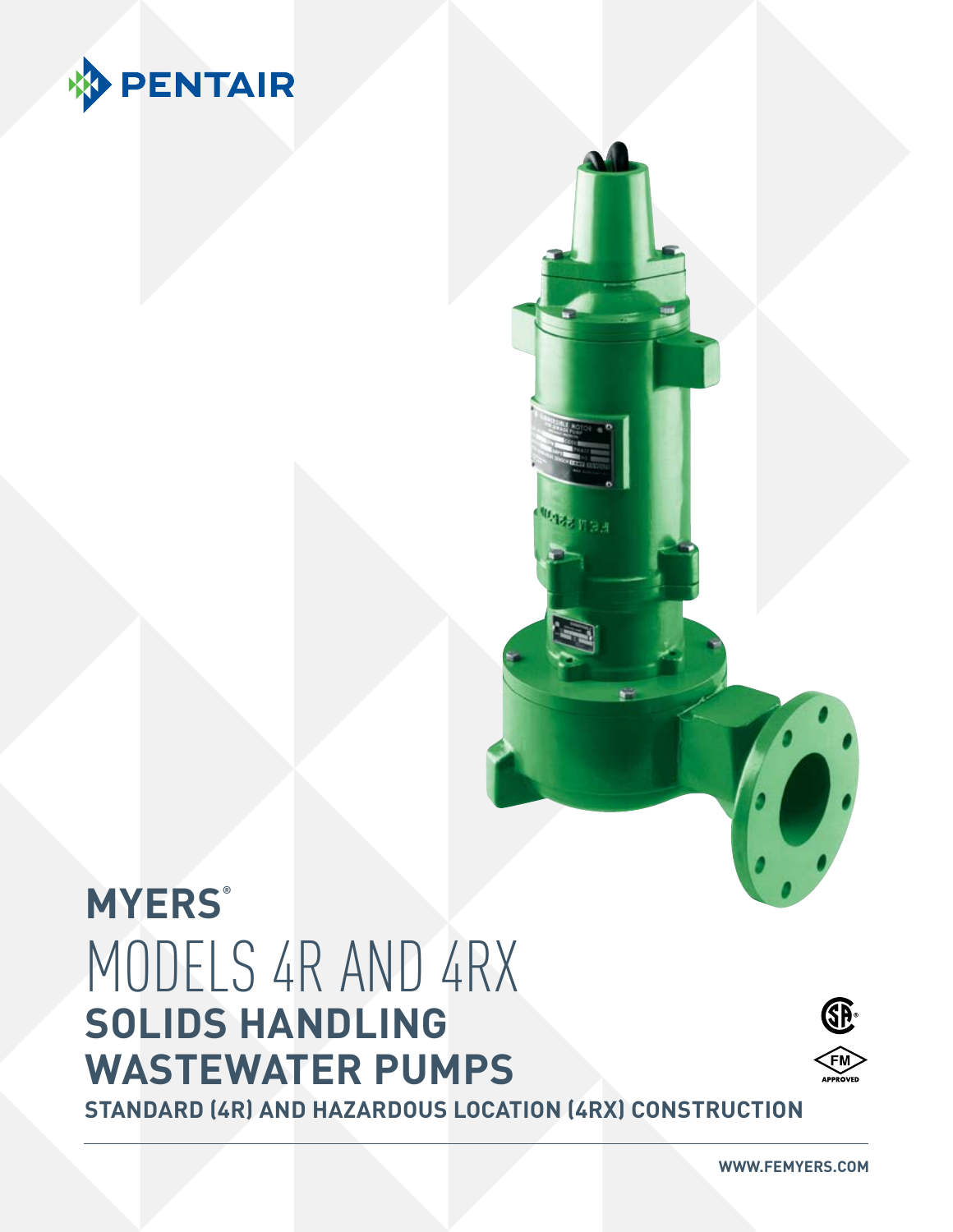# **MYERS®** MODELS 4R AND 4RX Solids Handling Wastewater Pumps

# The Right Choice

The 4R and 4RX (hazardous location) submersible wastewater pumps are the right choice when difficult to pump fibrous or stringy solids are to be expected. The 4R series provides smooth, vibration-free operation when operating at heads higher than peak efficiency. For use in municipal lift stations, treatment plants and industrial waste applications. Myers offers a complete line of wastewater pumps, lift-out rail assemblies, controls and accessories to meet your needs.



| <b>Product Capabilities</b>        |                                 |                           |  |  |  |  |  |
|------------------------------------|---------------------------------|---------------------------|--|--|--|--|--|
| Capacities To                      | 600 gpm                         | $37.8$ Us                 |  |  |  |  |  |
| Heads To                           | $63.5$ ft.                      | 19 <sub>m</sub>           |  |  |  |  |  |
| Solids Handling                    | $3$ in.                         | 76 mm                     |  |  |  |  |  |
| Liquids Handling                   |                                 | raw unscreened sewage,    |  |  |  |  |  |
|                                    |                                 | fibrous wastewater.       |  |  |  |  |  |
|                                    |                                 | effluent, storm water     |  |  |  |  |  |
| Intermittent Liquid Temp.          | up to 140°F                     | up to 60°C                |  |  |  |  |  |
| Winding Insulation Temp. (Class F) | 311 <sup>o</sup> F              | $155^{\circ}$ C           |  |  |  |  |  |
| Available Motors                   |                                 | 1150 RPM, $1 - 3$ HP,     |  |  |  |  |  |
| (Single phase motors are           | 1 Phase, 230V                   |                           |  |  |  |  |  |
| capacitor start type. Myers        | 3 Phase, 208/230/460/575V       |                           |  |  |  |  |  |
| control panels or capacitor        | 1750 RPM, $3 - 5$ HP            |                           |  |  |  |  |  |
| kits are required for proper       | 1 Phase, 230V, 60 Hz            |                           |  |  |  |  |  |
| operation and warranty.)           |                                 | $3 - 10$ HP, 60 Hz        |  |  |  |  |  |
|                                    |                                 | 3 Phase, 208/230/460/575V |  |  |  |  |  |
| Std. Third Party Approvals         |                                 | CSA                       |  |  |  |  |  |
| Optional Approvals                 | FM Class 1, Division 1, Group D |                           |  |  |  |  |  |
|                                    |                                 | (4RX only)                |  |  |  |  |  |
| Acceptable pH Range                |                                 | $6 - 9$                   |  |  |  |  |  |
| Specific Gravity                   |                                 | $.9 - 1.1$                |  |  |  |  |  |
| Viscosity                          | $28 - 35$ SSU                   |                           |  |  |  |  |  |
| Discharge, Horizontal              | $4$ in.                         | 101.6 mm                  |  |  |  |  |  |
| <b>Flanged Centerline</b>          | 125 lb. ANSI                    |                           |  |  |  |  |  |

Construction Materials Motor Housing, Seal Housing, Cord Cap and Volute Case cast iron, Class 30, ASTM A48 Recessed, Impeller ductile Iron, Class 65, ASTM A536 Power Cord SOOW, W Control Cord SOOW Mechanical Seals **Standard Optional** double tandem, type 21 carbon and ceramic lower tungsten, carbide Pump, Motor Shaft 416 SST Fasteners 300 Series SST

Note: Consult factory for applications outside these recommendations.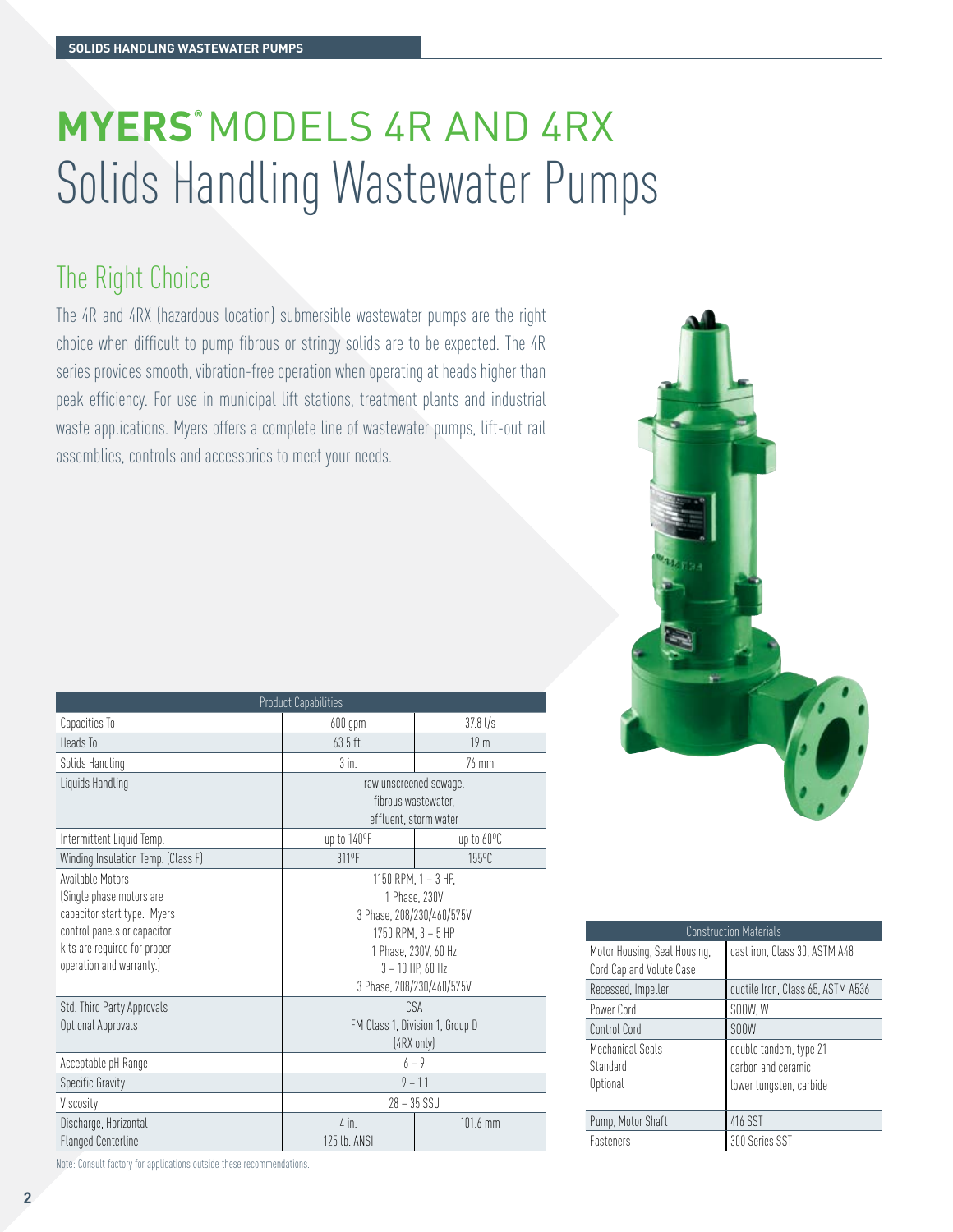# **Pump Features and Applications**



#### **A.** Cable Entry System

Provides double seal protection. Cable jacket sealed by compression grommet. Individual wires sealed by epoxy potting.

#### **B.** Heat Sensor

Protects motor from burnout due to excessive heat from any overload condition. Automatically resets when motor has cooled.

### **C.** Motor Stator

Heat shrunk into housing for perfect alignment and best heat transfer. Oil-filled motor conducts heat and lubricates bearings.

### **D.** Shaft Seals

Double tandem mechanical shaft seals protect motor. Oil-filled seal chamber provides continuous lubrications.

### **E.** Seal Leak Probes

Detect water in seal housing. Activate warning light in control panel (Test resistor on FM Listed models).

### **F.** Volute Case

Handles 3" solids. Completely open from inlet to discharge. 4" ANSI 125 lb. flange.

### **G.** Sleeve Bearing

Takes radial shock load; provides flame path.

#### **H.** Recessed Impeller

Handles stringy trash and slurries without clogging or binding. Pump-out vanes help keep trash from seal; reduce pressure at seal faces.

**I.** Heavy 416 SST Shaft Corrosion resistant.

#### **J.** Ball Bearings

Upper and lower ball bearings support shaft and rotor and take axial and radial loads.

Passes stringy trash, fibrous wastes, slurries, and other difficult to pump solids that standard enclosed or semiopen impellers cannot.

- Recessed impeller design has completely open passage in volute.
- Pumping action is by vortex; solids can't get caught in impeller.
- Operates without vibration or cavitation over entire performance curve. Operates near shut-off without harming pump.

### Durable motor will deliver many years of reliable service.

- Recessed impeller greatly increases bearing life by reducing radial load.
- Oil-filled motor for maximum heat dissipation and constant bearing lubrication.
- Heat sensor thermostats embedded in windings protect motor from overheat conditions.
- Seal leak probes warn of moisture entry; help prevent costly motor burnout.

Available with optional FM approval for use in Class 1, Group D hazardous locations (4RX only).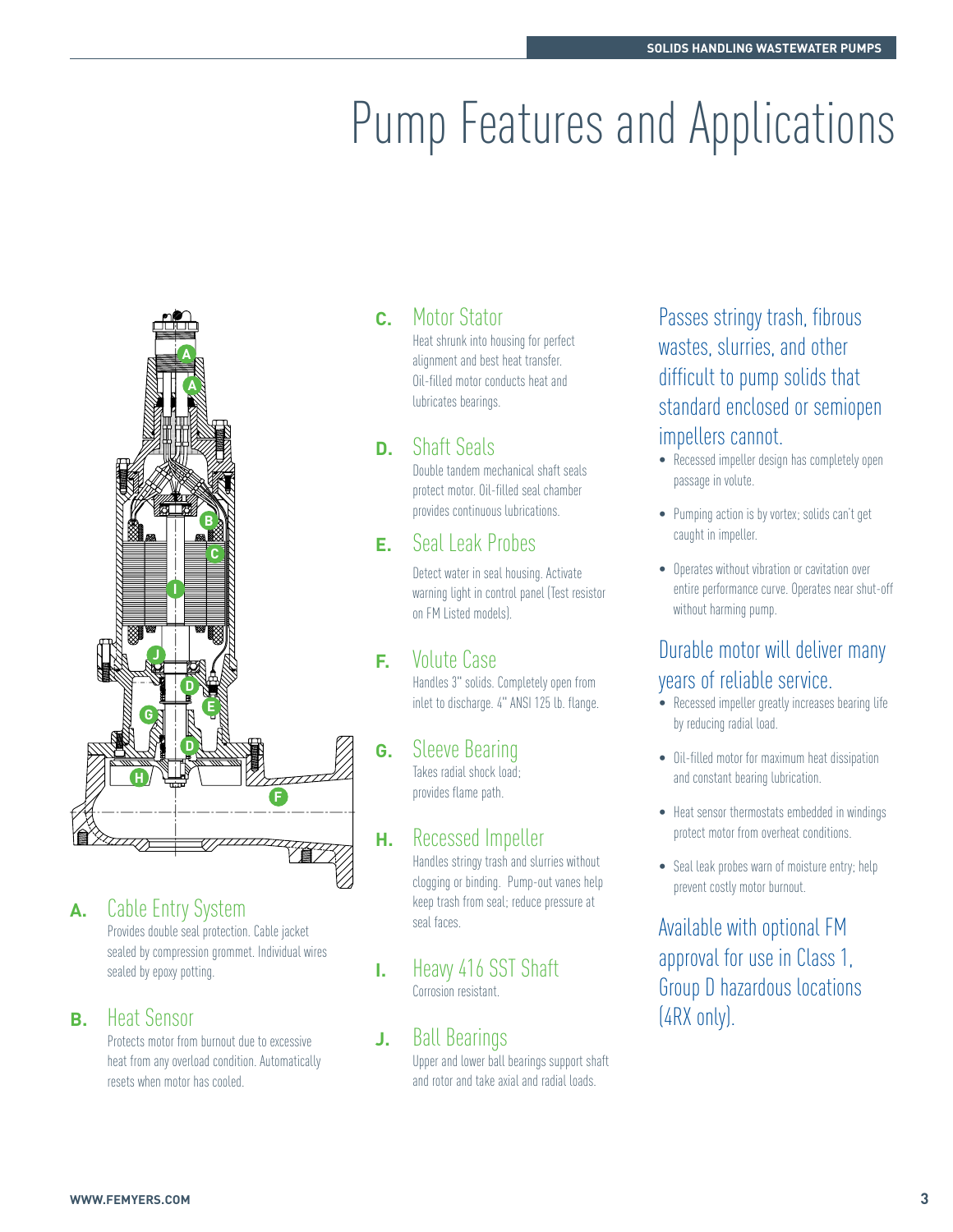# Performance Data

## 1150 RPM



| <b>IEAD (METERS</b><br>$-\sqrt{\frac{1}{2}}$ 20 -<br>16<br>$4 -$<br>$12 -$<br>8<br>$2 -$<br>$\Omega$<br>$0 -$<br>U.S. GPM | $-6.00$<br>$4 -$<br>20<br>40<br>0<br>$LPS$ 0<br>M3/HR 0<br>10 | 60<br>80<br>100<br>120<br>5<br>20 | 140<br>160<br>10<br>30 <sup>2</sup> | 180<br>200<br>220<br>40 | 240<br>15<br>50<br>60 | .5 HP<br>1 HP<br>260 280<br>300<br>70 | 40%<br>$2$ HP<br>320<br>340<br>20 | 3 HP<br>42%<br>360<br>380<br>400<br>Π<br>25<br>80<br>90 |                        |                 |                                |                 |                       |
|---------------------------------------------------------------------------------------------------------------------------|---------------------------------------------------------------|-----------------------------------|-------------------------------------|-------------------------|-----------------------|---------------------------------------|-----------------------------------|---------------------------------------------------------|------------------------|-----------------|--------------------------------|-----------------|-----------------------|
|                                                                                                                           | Available Models                                              |                                   |                                     |                         |                       |                                       |                                   | Motor Electrical Data                                   |                        |                 |                                |                 |                       |
|                                                                                                                           |                                                               |                                   |                                     |                         |                       |                                       |                                   | Service                                                 |                        |                 |                                |                 |                       |
|                                                                                                                           | <b>Hazardous Location</b>                                     | HP                                |                                     |                         |                       |                                       | <b>Full Load</b>                  | Factor                                                  | <b>Full Load</b><br>kW | Start KVA       | <b>Full Load</b><br><b>KVA</b> | <b>NEC Code</b> | Service               |
| Standard<br>4R10M6-21                                                                                                     | 4RX10M6-21                                                    |                                   | Volts<br>230                        | Phase                   | Hertz<br>60           | <b>Start Amps</b><br>47               | Amps<br>9                         | Amps<br>10.8                                            | 1.4                    | 10.8            | 2.1                            | Letter<br>M     | Factor<br>1.2         |
| 4R10M6-03                                                                                                                 | 4RX10M6-03                                                    |                                   | 208                                 | 3                       | 60                    | $\overline{30}$                       | 7.4                               | 8.9                                                     | 2.3                    | 10.3            | 2.7                            | M               | 1.2                   |
| 4R10M6-23                                                                                                                 | 4RX10M6-23                                                    |                                   | 230                                 | 3                       | 60                    | 26                                    | 6.4                               | 7.8                                                     | $\overline{2.2}$       | 10.3            | 2.5                            | M               | 1.2                   |
| 4R10M6-43                                                                                                                 | 4RX10M6-43                                                    |                                   | 460                                 | 3                       | 60                    | 13                                    | $\overline{3.2}$                  | 3.9                                                     | 2.2                    | 9.9             | 2.5                            | M               | 1.2                   |
| 4R10M6-53                                                                                                                 | 4RX10M6-53                                                    |                                   | 575                                 | 3                       | 60                    | 10                                    | 2.6                               | $\overline{3.1}$                                        | 2.3                    | 9.7             | 2.6                            |                 | 1.7                   |
| 4R15M6-21                                                                                                                 | 4RX15M6-21                                                    | 1.5                               | 230                                 |                         | 60                    | $\overline{47}$                       | 11                                | 13.2                                                    | 1.9                    | 10.8            | 2.5                            |                 | 1.2                   |
| 4R15M6-03                                                                                                                 | 4RX15M6-03                                                    | 1.5                               | 208                                 | $3\,$                   | 60                    | $\overline{30}$                       | 9.8                               | 11.8                                                    | 3.1                    | 10.8            | 3.5                            |                 | 1.2                   |
| 4R15M6-23                                                                                                                 | 4RX15M6-23                                                    | 1.5                               | 230                                 | 3                       | 60                    | 26                                    | 8.5                               | 10.2                                                    | 3.0                    | 10.3            | 3.4                            | $\mathsf{H}$    | 1.2                   |
| 4R15M6-43                                                                                                                 | 4RX15M6-43                                                    | 1.5                               | 460                                 | $\sqrt{3}$              | 60                    | $\overline{13}$                       | 4.2                               | 5.1                                                     | $\overline{3.0}$       | 10.3            | $\overline{3.3}$               | $\overline{H}$  | $\overline{1.2}$      |
| 4R15M6-53                                                                                                                 | 4RX15M6-53                                                    | 1.5                               | 575                                 | $\sqrt{3}$              | 60                    | 10                                    | 3.3                               | 4                                                       | 3.1                    | 9.9             | 3.3                            | $\mathsf{H}$    | 1.2                   |
| 4R20M6-21                                                                                                                 | 4RX20M6-21                                                    | $\gamma$                          | 230                                 |                         | 60                    | 71                                    | 18                                | 21                                                      | 3.0                    | 16.3            | 4.1                            | K               | 1.2                   |
| 4R20M6-03                                                                                                                 | 4RX20M6-03                                                    | $\sqrt{2}$                        | 208                                 | 3                       | 60                    | 43                                    | 12                                | 14.5                                                    | 3.8                    | 15.5            | 4.3                            |                 | 1.2                   |
| 4R20M6-23                                                                                                                 | 4RX20M6-23                                                    | $\sqrt{2}$                        | 230                                 | 3                       | 60                    | $\overline{42}$                       | 10.5                              | 12.6                                                    | 3.8                    | 16.7            | 4.4                            | K               | 1.2                   |
| 4R20M6-43                                                                                                                 | 4RX20M6-43                                                    | $\gamma$                          | 460                                 | 3                       | 60                    | 21                                    | 5.2                               | 6.3                                                     | 3.8                    | 16.7            | 4.4                            | K               | 1.2                   |
| 4R20M6-53                                                                                                                 | 4RX20M6-53                                                    | 2                                 | 575                                 | 3                       | 60                    | 17                                    | 4.2                               | 5                                                       | 3.8                    | 16.9            | 4.4                            | K               | $\overline{1.2}$      |
| 4R30M6-21                                                                                                                 |                                                               | 3                                 | 230                                 |                         | 60                    | 71                                    | 21                                | 21                                                      | 3.7                    | 16.3            | 4.8                            |                 | $\overline{1.0}$      |
| 4R30M6-03                                                                                                                 |                                                               | 3                                 | 208                                 | 3                       | 60                    | 43                                    | 16.8                              | 16.8                                                    | 5.3                    | 15.5            | 6.0                            |                 | 1.0                   |
| 4R30M6-23                                                                                                                 |                                                               | $\sqrt{3}$                        | 230                                 | $\mathfrak{Z}$          | 60                    | 42                                    | 14                                | 14                                                      | 4.8                    | 16.7            | 5.6                            |                 | $\overline{1.0}$      |
| 4R30M6-43                                                                                                                 |                                                               | 3                                 | 460                                 | 3                       | 60                    | 21                                    | 7                                 | 7                                                       | 4.8                    | 16.7            | 5.6                            |                 | 1.0                   |
| 4R30M6-53                                                                                                                 |                                                               | $\overline{3}$                    | 575                                 | $\overline{3}$          | 60                    | 17                                    | 5.6                               | 5.6                                                     | 5.0                    | 16.9            | 5.6                            | G               | $\overline{1.0}$      |
|                                                                                                                           |                                                               |                                   |                                     |                         |                       |                                       |                                   |                                                         |                        |                 |                                |                 |                       |
|                                                                                                                           |                                                               |                                   | Motor Efficiency %                  |                         |                       | Motor Efficiencies and Power Factor   |                                   |                                                         |                        |                 |                                |                 |                       |
|                                                                                                                           |                                                               | Service                           |                                     |                         |                       |                                       |                                   | Service                                                 |                        | Power Factor %  |                                |                 |                       |
|                                                                                                                           | Phase                                                         | Factor Load                       |                                     |                         | 75% Load              | 50% Load                              |                                   | Factor Load                                             |                        |                 |                                |                 |                       |
| HP                                                                                                                        |                                                               | 59.5                              | 100% Load<br>58                     |                         | 53                    | 44.5                                  |                                   | 75                                                      |                        | 100% Load<br>72 | <b>75% Load</b>                |                 | <b>50% Load</b><br>58 |
|                                                                                                                           | 3                                                             | 64                                | 61.5                                |                         | 55.5                  | 46                                    |                                   | 75.5                                                    |                        | 71              | 66<br>62                       |                 | 48.5                  |
| 1.5                                                                                                                       |                                                               | 56                                | 59                                  |                         | 55                    | 47                                    |                                   | $80\,$                                                  |                        | $\overline{77}$ | 73                             |                 | 67.5                  |
| 1.5                                                                                                                       | 3                                                             | $68$                              | 67                                  |                         | 63.5                  | 56                                    |                                   | 69.5                                                    |                        | 66              | 59.5                           |                 | 50                    |
| $\sqrt{2}$                                                                                                                |                                                               | 61                                | 59                                  |                         | 54                    | 45.5                                  |                                   | 73                                                      |                        | 68              | 60                             |                 | $51\,$                |
| $\gamma$                                                                                                                  | $\sqrt{3}$                                                    | $\overline{71}$                   | 69                                  |                         | 64                    | 54                                    |                                   | 71.5                                                    |                        | 58.5            | 51                             |                 | $\overline{43}$       |
| $\sqrt{3}$                                                                                                                |                                                               | 60                                | 60                                  |                         | 60                    | 54                                    |                                   | 78                                                      |                        | 78              | 71                             |                 | 60                    |
| $\overline{3}$                                                                                                            | $\overline{3}$                                                | 73                                | 73                                  |                         | 70.5                  | 64                                    |                                   | 69                                                      |                        | 69              | 62                             |                 | 51                    |
|                                                                                                                           |                                                               |                                   |                                     |                         |                       |                                       |                                   |                                                         |                        |                 |                                |                 |                       |

| Motor Efficiencies and Power Factor |       |                    |           |          |                |                    |           |          |          |  |  |
|-------------------------------------|-------|--------------------|-----------|----------|----------------|--------------------|-----------|----------|----------|--|--|
|                                     |       | Motor Efficiency % |           |          | Power Factor % |                    |           |          |          |  |  |
|                                     |       | Service            |           |          |                | Service            |           |          |          |  |  |
| HP                                  | Phase | Factor Load        | 100% Load | 75% Load | 50% Load       | <b>Factor Load</b> | 100% Load | 75% Load | 50% Load |  |  |
|                                     |       | 59.5               | 58        |          | 44.5           |                    |           | 66       | 58       |  |  |
|                                     |       | 64                 | 61.5      | 55.5     | 46             | 75.5               | 71        | 62       | 48.5     |  |  |
| I.J                                 |       | 56                 | 59        | 55       | 47             | 80                 | 77        | 73       | 67.5     |  |  |
|                                     |       | 68                 | 57        | 63.5     | 56             | 69.5               | 66        | 59.5     | 50       |  |  |
|                                     |       | 61                 | 59        | 54       | 45.5           | 73                 | 68        | 60       |          |  |  |
|                                     |       | 71                 | 69        | 64       | 54             | 71.5               | 58.5      | 51       | 43       |  |  |
|                                     |       | 60                 | 60        | 60       | 54             | 78                 | 78        | 71       | 60       |  |  |
|                                     |       | 70<br>/ J          | 73        | 70.5     | 04             | 69                 | 69        | 62       |          |  |  |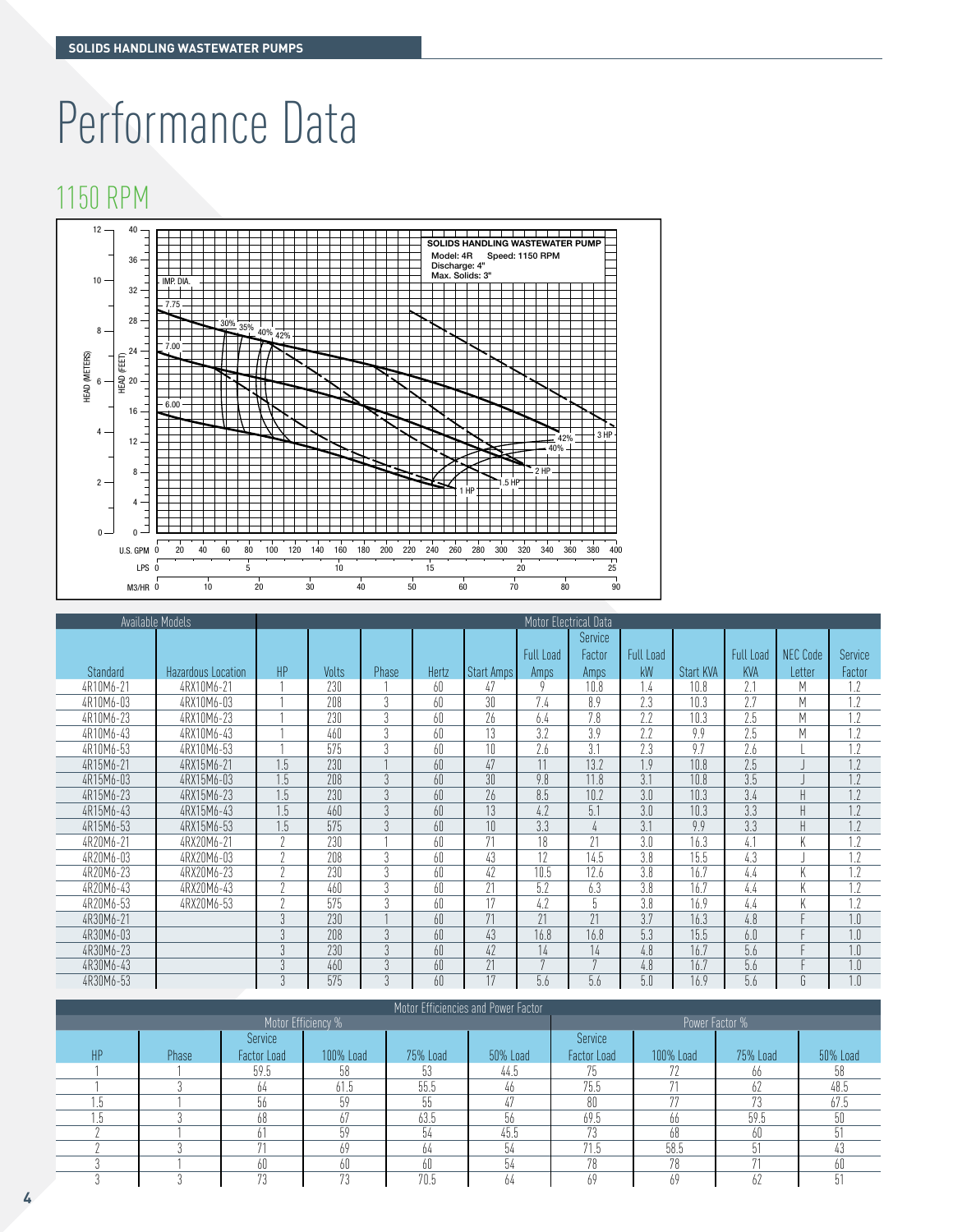# Performance Data

# 1750 RPM



| HEAD (METERS)<br>32<br>8<br>24<br>16<br>$\Omega$<br>U.S. GPM | 6.00<br>8<br>$\mathbf{0}$<br>50<br>$LPS$ 0<br>$\overline{5}$<br>M3/HR 0 | 200<br>100<br>150<br>10<br>25 | 250<br>15<br>50                    | 300<br>20<br>75  | $-3HP$<br>350<br>400<br>25       | 450<br>500<br>30<br>100             | 40%<br>550<br>35<br>125 | 600<br>650<br>40<br>150 | 700              |                 |                       |                         |                         |
|--------------------------------------------------------------|-------------------------------------------------------------------------|-------------------------------|------------------------------------|------------------|----------------------------------|-------------------------------------|-------------------------|-------------------------|------------------|-----------------|-----------------------|-------------------------|-------------------------|
|                                                              | Available Models                                                        |                               |                                    |                  |                                  |                                     |                         | Motor Electrical Data   |                  |                 |                       |                         |                         |
|                                                              |                                                                         |                               |                                    |                  |                                  |                                     |                         | Service                 |                  |                 |                       |                         |                         |
|                                                              |                                                                         |                               |                                    |                  |                                  |                                     | <b>Full Load</b>        | Factor                  | <b>Full Load</b> |                 | <b>Full Load</b>      | NEC Code                | <b>Service</b>          |
| Standard                                                     | <b>Hazardous Location</b>                                               |                               | HP                                 | Volts            | Phase                            | Start Amps                          | Amps                    | Amps                    | kW               | Start KVA       | <b>KVA</b>            | Letter                  | Factor                  |
| 4R30M4-21                                                    | 4RX30M4-21                                                              |                               | 3                                  | 230              |                                  | 98                                  | 17.5                    | 20.2                    | 3.4              | 22.5            | 4.0                   |                         | 1.2                     |
| 4R30M4-03                                                    | 4RX30M4-03                                                              |                               | $\overline{3}$                     | 208              | $\overline{3}$                   | $\overline{51}$                     | 15                      | 17                      | 4.5              | 18.4            | 5.6                   | G                       | $\overline{1.2}$        |
| 4R30M4-23                                                    | 4RX30M4-23                                                              |                               | $\overline{3}$                     | 230              | $3\,$                            | 46                                  | $\overline{13}$         | 15.2                    | 4.3              | 18.3            | 5.2                   | G                       | 1.2                     |
| 4R30M4-43                                                    | 4RX30M4-43                                                              |                               | $\overline{3}$                     | 460              | $\overline{3}$                   | 23                                  | 6                       | 7.6                     | 4.3              | 18.3            | 5.2                   | G                       | 1.2                     |
| 4R30M4-53                                                    | 4RX30M4-53                                                              |                               | $\mathfrak{Z}$                     | $\overline{575}$ | 3                                | $\overline{19}$                     | 5                       | 6                       | 4.4              | 18.9            | $\overline{5.2}$      | H                       | 1.7                     |
| 4R50M4-21                                                    | 4RX50M4-21                                                              |                               | $5\,$                              | 230              | 1                                | 108                                 | $\overline{34}$         | $44$                    | 6.3              | 24.8            | 7.8                   | F                       | 1.2                     |
| 4R50M4-03                                                    | 4RX50M4-03                                                              |                               | 5                                  | 208              | $\overline{3}$                   | 106                                 | 21.6                    | $\overline{26}$         | 6.1              | 38.1            | 7.8                   |                         | $\overline{1.2}$        |
| 4R50M4-23                                                    | 4RX50M4-23                                                              |                               | 5                                  | 230              | 3                                | 96                                  | 18                      | 21.6                    | 6                | 38.2            | 7.2                   |                         | 1.2                     |
| 4R50M4-43                                                    | 4RX50M4-43                                                              |                               | 5                                  | 460              | $\overline{3}$                   | 48                                  | 9                       | 10.8                    | $\boldsymbol{6}$ | 38.2            | 7.2                   |                         | 1.2                     |
| 4R50M4-53                                                    | 4RX50M4-53                                                              |                               | 5                                  | 575              | 3                                | $\overline{39}$                     | 7.2                     | 8.6                     | 6.1              | 38.8            | $\overline{7.2}$      |                         | 1.7                     |
| 4R75M4-03                                                    | 4RX75M4-03                                                              |                               | 7.5                                | 208              | $\overline{3}$                   | 135                                 | 32.2                    | $\overline{37}$         | 9.3              | 48.6            | 11.1                  | H                       | 1.2                     |
| 4R75M4-23                                                    | 4RX75M4-23                                                              |                               | 7.5                                | 230              | $\overline{3}$                   | 122                                 | $\overline{28}$         | 33                      | 9.1              | 48.5            | 11.1                  | $\overline{\mathsf{H}}$ | 1.2                     |
| 4R75M4-43                                                    | 4RX75M4-43                                                              |                               | 7.5                                | 460              | 3                                | 61                                  | 14                      | 16.5                    | $\overline{9.1}$ | 48.5            | 11.1                  | H                       | 1.7                     |
| 4R75M4-53                                                    | 4RX75M4-53                                                              |                               | 7.5                                | 575              | $\overline{3}$                   | 49                                  | 11.2                    | 13                      | 8.9              | 48.7            | 11.1                  | H                       | 1.7                     |
| 4R100M4-03                                                   |                                                                         |                               | $\overline{10}$                    | $\overline{208}$ | $\mathfrak{Z}$                   | 135                                 | 38.5                    | 38.5                    | 11.1             | 48.6            | 13.9                  | F                       | 1.0                     |
| 4R100M4-23<br>4R100M4-43                                     |                                                                         |                               | $\overline{10}$<br>$\overline{10}$ | 230<br>460       | $\overline{3}$<br>$\overline{3}$ | $\overline{122}$                    | 32.7<br>16.3            | 32.7<br>16.3            | 10.9<br>10.9     | 48.5<br>48.5    | 13<br>$\overline{13}$ | E<br>F                  | 1.0<br>$\overline{1.0}$ |
| 4R100M4-53                                                   |                                                                         |                               | 10                                 | 575              | $\mathfrak{Z}$                   | 61<br>49                            | 13.8                    | 13.8                    | 10.7             | 48.7            | 13.7                  |                         | 1 <sub>0</sub>          |
|                                                              |                                                                         |                               |                                    |                  |                                  |                                     |                         |                         |                  |                 |                       |                         |                         |
|                                                              |                                                                         |                               |                                    |                  |                                  |                                     |                         |                         |                  |                 |                       |                         |                         |
|                                                              |                                                                         |                               |                                    |                  |                                  | Motor Efficiencies and Power Factor |                         |                         |                  |                 |                       |                         |                         |
|                                                              |                                                                         |                               | Motor Efficiency %                 |                  |                                  |                                     |                         |                         |                  | Power Factor %  |                       |                         |                         |
|                                                              |                                                                         | Service                       |                                    |                  |                                  |                                     |                         | Service                 |                  |                 |                       |                         |                         |
| HP                                                           | Phase                                                                   | <b>Factor Load</b>            |                                    | 100% Load        | 75% Load                         |                                     | 50% Load                | Factor Load             |                  | 100% Load       | 75% Load              |                         | <b>50% Load</b>         |
| 3                                                            |                                                                         | 69                            | 68                                 |                  | 65                               |                                     | 57                      | 87                      |                  | 85              | 81                    |                         | 73                      |
| 3                                                            | $\overline{3}$                                                          | 68                            | 71                                 |                  | 71                               |                                     | 67                      | 87                      |                  | 88              | 87                    |                         | 83                      |
| 5                                                            |                                                                         | 64                            | 69                                 |                  | 68                               |                                     | 61                      | 86                      |                  | 87              | 84                    |                         | 75                      |
| 5                                                            | 3                                                                       | 76                            | 76                                 |                  | 75                               |                                     | 70.5                    | $\overline{85}$         |                  | $\overline{82}$ | 75                    |                         | 63                      |
| 7.5                                                          | 3                                                                       | 75                            | 76                                 |                  | 75                               |                                     | 71                      | 83                      |                  | 80              | 71                    |                         | 60                      |
| $\overline{10}$                                              | 3                                                                       | $\overline{75}$               | $\overline{75}$                    |                  | 76                               |                                     | 74                      | $\overline{83}$         |                  | $\overline{83}$ | $\overline{77}$       |                         | 66                      |

| Motor Efficiencies and Power Factor |       |             |           |          |          |             |                |          |          |  |  |  |
|-------------------------------------|-------|-------------|-----------|----------|----------|-------------|----------------|----------|----------|--|--|--|
| Motor Efficiency %                  |       |             |           |          |          |             | Power Factor % |          |          |  |  |  |
|                                     |       | Service     |           |          |          | Service     |                |          |          |  |  |  |
| HP                                  | Phase | Factor Load | 100% Load | 75% Load | 50% Load | Factor Load | 100% Load      | 75% Load | 50% Load |  |  |  |
|                                     |       | 69          |           | 00       |          |             | CÖ             |          |          |  |  |  |
|                                     |       | 68          |           |          | 67       | 87          | 88             | 87       | 83       |  |  |  |
|                                     |       | 64          | 69        | nn       |          | 86          |                | 84       |          |  |  |  |
|                                     |       | 76          | 71        |          | 70.5     | 85          | ∩∩             | 75       | Ođ       |  |  |  |
|                                     |       | 75          | 76        |          | 71       | 83          | 80             | 71       | 60       |  |  |  |
|                                     |       | 75          |           |          |          |             |                | 77       | hh       |  |  |  |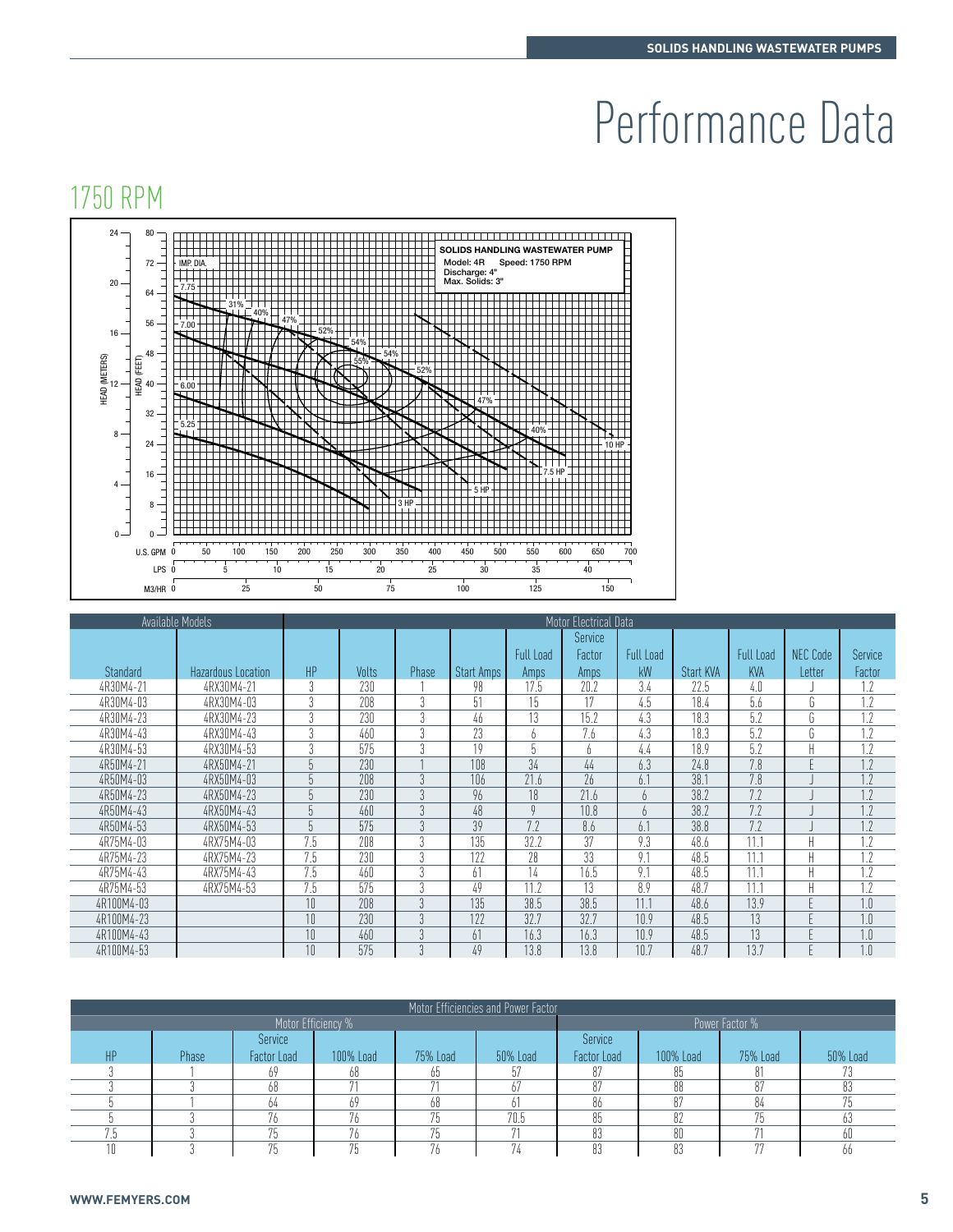# Dimensions [Dimensions in mm]



**6**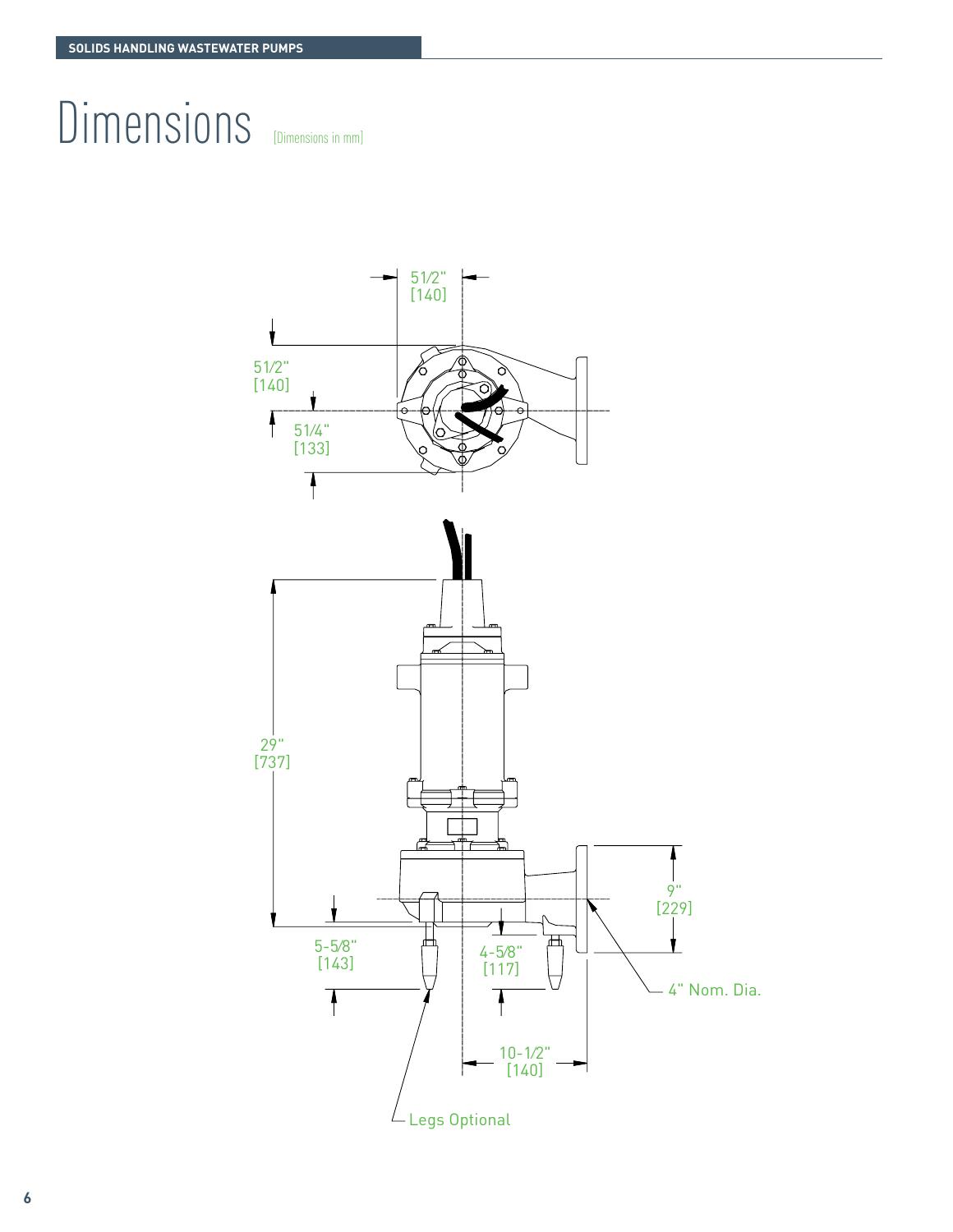# Contact Myers<sup>®</sup> For All of Your Engineered Wastewater Systems



SOLIDS HANDLING PUMPS



CUSTOM CONTROLS